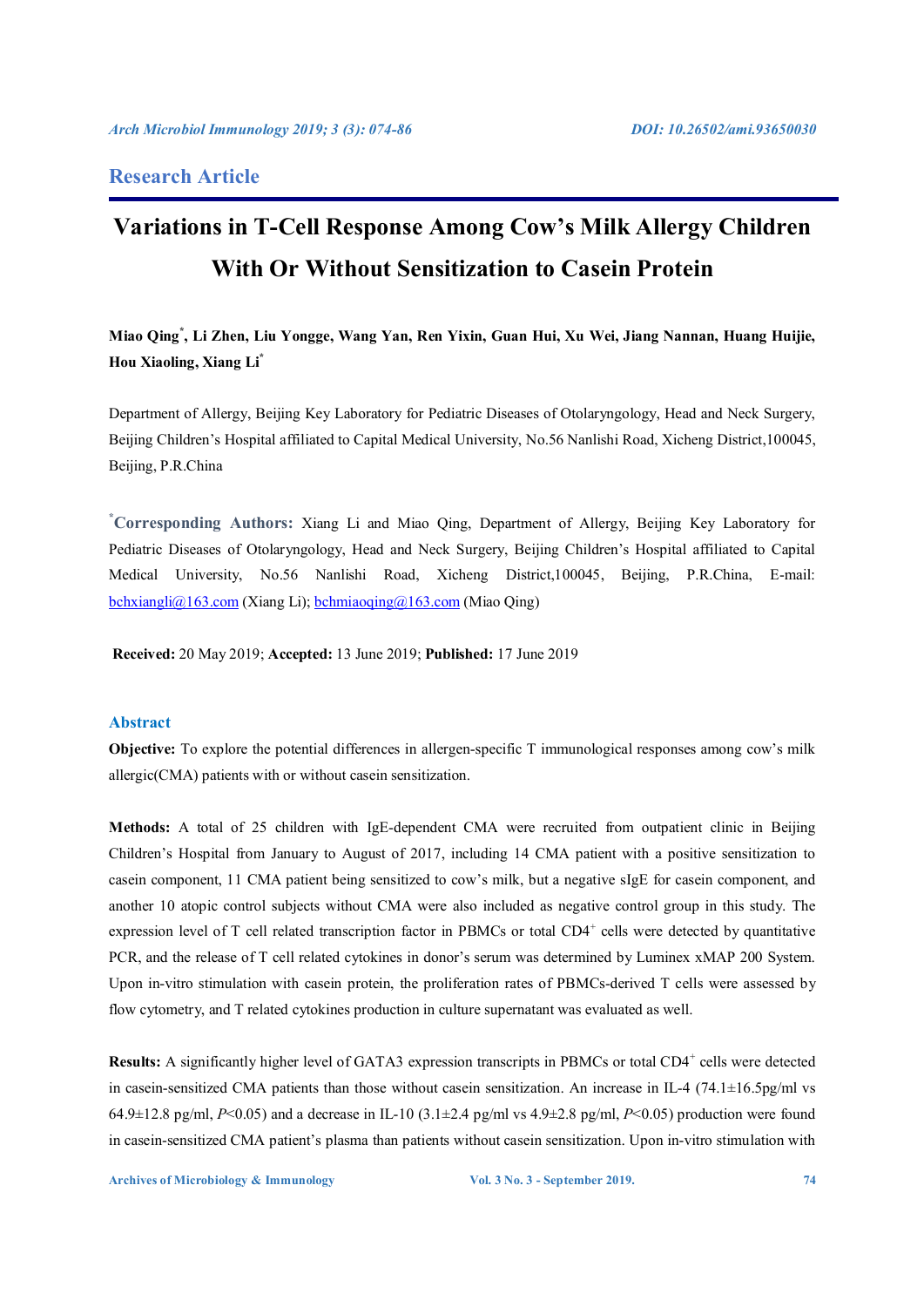cow's milk protein mixture, a significantly higher proliferation rate of casein-specific CD4+T cells (30.0±5.8% vs 20.7±5.5%, *P*<0.05) as well as increased productions of IL-4(4.1±13.6 vs 64.7±12.3pg/ml, *P*<0.05) and IL-13(48.7±10.3 vs 38.7±9.4pg/ml, P<0.05) were found in casein-sensitized CMA patients compared those without casein sensitization.

**Conclusions:** Our findings preliminarily revealed that a distinctive T cell mediated immune response among CMA patient with the different sensitized component.

**Keywords:** Cow's milk allergy; Casein; Food allergy; Sensitization; Specific IgE; Antigen-specific T-cells

### **Introduction**

Cow's milk allergy (CMA) is a IgE-mediated immunologically adverse reactions, which affects about 2.5% of newborn infants in the first year of life [1-2]. Although double-blind, placebo-controlled food challenge(DBPCFC) is considered as gold standard for food allergy diagnosis, the application of DBPCFC in pediatric clinical practice is still limited due to its high-risk and time-consuming procedure [3-4]. Therefore, in-vitro measurement of cow's milk-specific IgE(sIgE), has been widely used in clinical practice as an alternative option for allergen laboratory diagnosis, to provide information on food allergen sensitization [5-6].

The composition of cow's milk is very complicated, there were much evidence to show being sensitized to some certain cow's milk components has proven to be more prone to a poor outcome of CMA [7-10]. Casein, as the most abundant protein, has been proven to be both more antigenic and allergenic than other cow's milk proteins [11]. Children with persistent CMA had an elevated levels of casein specific IgE antibodies (Cas-IgE) than those with transient CMA, and patients in this population were tend to have a higher risk of severe anaphylaxis and a delayed course of food reintroduce [12,13]. In addition, Machteld M et al. [14] study has proven distinctive properties of cow's milk specific-T cells responses existing among patients with persistent cow's milk, cow's milk-tolerant and nonallergic control subject, which suggesting that the potentially critical role of cow's milk allergen-specific T-cellmediated reactivity of children with or without CMA. Accordingly, in order to clarify the detailed role of caseinspecific T responses in cow's milk allergy, this study was designed to compare the casein-specific T cells response among CMA children with or without casein sensitization, basing on expression of T cell-related transcription factor, antigen-specific proliferation, and the production of T cell related-cytokine.

#### **Material and Methods**

#### **Subjects**

A total of 25 children with IgE-dependent CMA were recruited from outpatient clinic in Beijing Children's Hospital from January to August of 2017, including 14 CMA patient with a positive sensitization to casein component, 11 CMA patient being sensitized to cow's milk, but a negative sIgE for casein component, and another 10 atopic control subjects without CMA were also included as negative control group in this study. The diagnosis of CMA was based on the basis of a compatible and convincing clinical history relation with immediate cutaneous reaction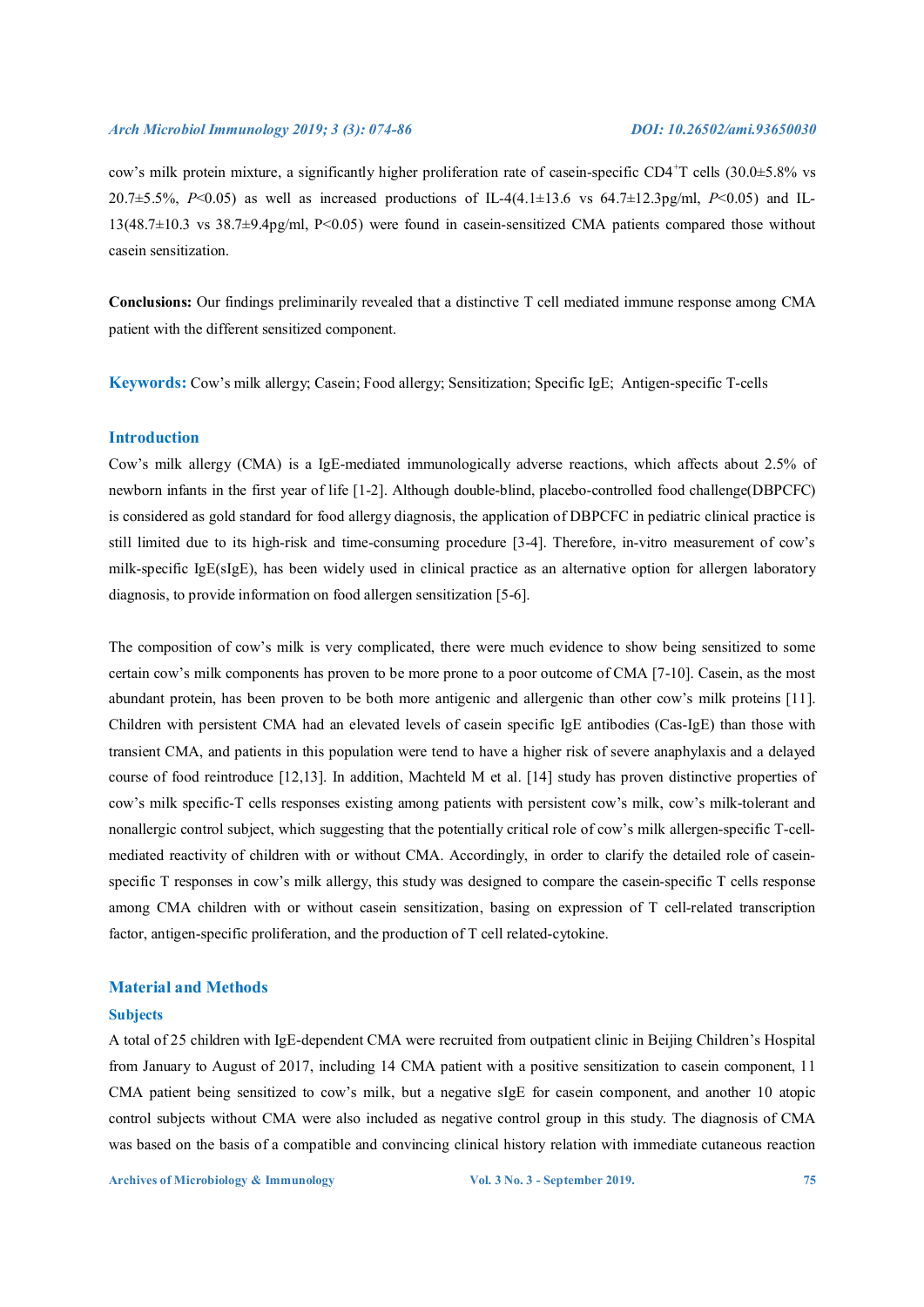after intake of cow milk. All enrolled subjects were fully informed about the purpose of this study and nature of the study, which were approved by the medical ethnic committee of Beijing Children's Hospital. Written informed consent was obtained from all parents/guardians of all the participants.

#### **Determination of total and allergen-specific IgE antibodies**

Serum levels of total IgE, specific IgE antibodies (sIgE) to cow's milk(CM-), casein(Cas), α-lactalbumin(α-La) and β-lactoglobulin(β-Lg) were measured using ImmunoCAP® (Phadia AB, Uppsala, Sweden). Any sensitization was regarded as positive when specific serum IgE levels were noted as being greater than  $0.35 \text{ kU}_A/L$  against the tested isolated cow's milk protein. The comtmercially available tests and reagents were used according to the instructions from the manufacturer.

### **Peripheral blood mononuclear cells (PBMCs) and total CD4<sup>+</sup> T lymphocytes isolation**

PBMCs were isolated from heparinized venous blood by density-gradient separation (Ficoll-Paque PLUS; GE Healthcare, Barcelona, Spain). Blood was diluted 1:2 with phosphate buffered saline (HAOYANG, Tianjin, China), then centrifuged using Ficoll density gradient solution(HAOYANG, Tianjin, China) at 2000 rpm for 20 min at 4 ℃ to isolate the PBMCs. Resting CD4+ T cells were positively selected from PBMCs using magnetic CD4 MicroBeads (Miltenyi Biotec) or negatively selected using a human CD4+T cell enrichment kit (StemCell Technologies). The purity of CD4<sup>+</sup>T cells was confirmed by using the FACScan system (BD Biosciences).

#### **Cell proliferation rate evaluation upon in-vitro allergen-specific stimulation**

PBMCs  $(2\times10^6 \text{ cells/mL})$  were cultured in vitro for 7 days at 37 °C in 5% CO2 with a-MEM medium alone as negative controls, or with 200 μg/mL mixture of purified alpha-, beta-, and kappa-caseins (Sigma-Aldrich, USA), or with 4 μg/mL phytohemagglutinin (PHA) (Sigma-Aldrich, USA) was used as positive control. Cow's milk allergenspecific T cells proliferation status was identified using ex vivo carboxyfluorescein succinimidyl ester (CFSE) dilution before antigenstimulation with modifications to the method described by Turcanu et al. [16]. Briefly, PBMC samples were labeled with 5 mmol/L CFSE for 10 min at 37 °C.

### **Cytokine profile analysis**

A custom designed MILLIPLEX MAP kit (Millipore Corporation, Bilerica, MA, USA) and the Luminex xMAP 200 System (Luminex, Austin, Texas, USA) were used to quantify Th1(IL-12, IFN-γ), Th2(IL-4, IL-13), Th17(IL-17, IL-23) and Treg(IL-10, TGF-β) in patients' serum and in cell culture supernatant following manufacturer's instructions. Briefly, the samples were thawed and incubated with cytokine-specific antibody-coupled beads, followed by incubation with indicator antibodies. After incubation, samples were subjected to the Luminex 200 System. All standards and samples were run in duplicates. Mean Fluorescent Intensity (MFI) data was collected and analyzed using a weighted 5-parameter logistic or spline curve-fitting method for calculating cytokine/chemokine concentrations (pg/ml). Results are expressed as amount of each cytokine detected after the stimulation with casein minus the amount detected after stimulation with the negative control.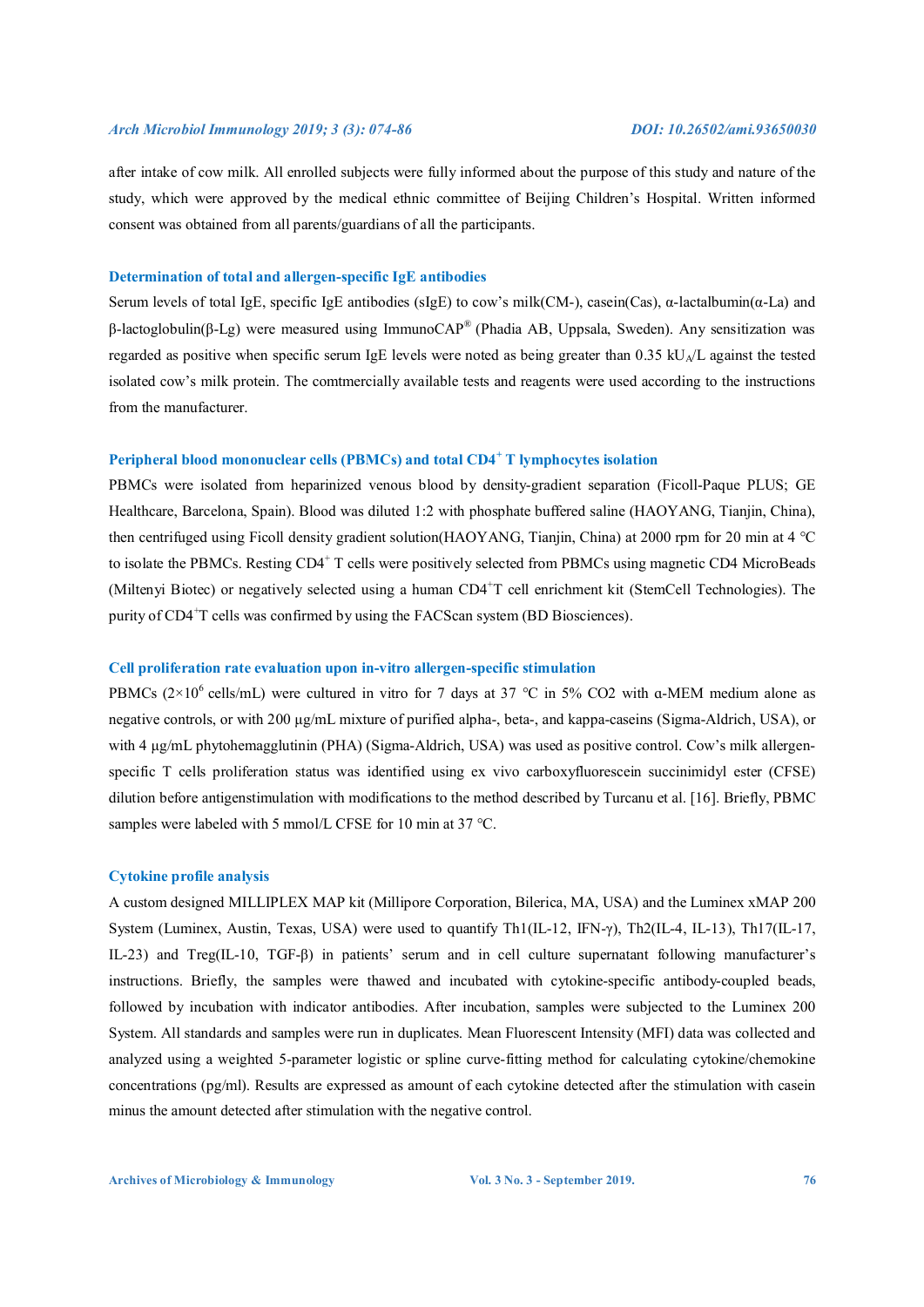### **RNA preparation and quantitative reverse transcription-polymerase chain reaction**

Total RNA from PBMCs or isolated CD4<sup>+</sup> cells were extracted using RNeasy plus mini kit (Qiagen) according to manufacturer instruction. RNA template was quantified using a NanoDrop ND1000 instrument (Thermo Fisher Scientific). RNA was converted to cDNA using PrimeScriptTM RT reagent Kit (TAKARA, Dalian, China) according to the manufacture's instruction. Quantitative reverse-transcription PCR (qPCR) was performed using a SYBR Premix Ex Taq kit (TaKaRa, Dalian, China), following the manufacturer's instruction. Primer specific for tested gene were listed in Table 1. The amplification program used was: 1 cycle of 10 minutes at 95 °C, 40 cycles of 15 seconds at 95 °C, and finally 1 cycle of 1 minutes at 60°C. All reactions were performed in triplicate. The mean value of the replicates for each sample was expressed as the quantification cycle (Ct). The Ct data were normalized using GAPDH and the relative gene expression level were calculated with the  $2^{\Delta\Delta^{Ct}}$  method.

| Gene name    | Forward primers (5'-3') | Reverse primers $(5^2-3^2)$  |
|--------------|-------------------------|------------------------------|
| T-bet        | GGGAAACTAAAGCTCACAAAC   | <b>CTCTCCGTCGTTCACCTCAAC</b> |
| FOXP3        | CAGCACATTCCCAGAGTTCCTC  | GCGTGTGAACCAGTGGTAGATC       |
| RORyt        | CTCAAAGCAGGAGCAATGGAA-  | AGGGAGTGAGAAGTCAAAGA         |
| GATA3        | CGGCTTCGGATGCAAGTC      | <b>GTCGAGGTTGCCCCACAG</b>    |
| <b>GAPDH</b> | AGCCGAGCCACATCGCT       | CAGCCCTGGTGACCAGGC           |

#### **Table 1:** Primers used for real-time quantitative PCR

#### **Statistical analysis**

Statistical analysis was performed using SPSS version 19.0 statistical software (IBM, Armonk, NY, USA) and graphs were generated using the prism software (GraphPad, La Jolla, CA, USA). Qualitative variables were compared between the groups by chi-square tests and continuous variables were analyzed by the nonparametric Mann-Whitney U test for unpaired comparisons. *P* values of less than 0.05 were considered significant.

#### **Results**

#### **Study subjects**

A total of 25 children with IgE-dependent CMA were recruited in the present study, including 11 CMA patients without casein sensitization (non-Cas CMA group, age range: 0.3-6.0 years, mean 3.2 years) and 14 CMA patients with casein sensitization (Cas-CMA group, age range: 0.1-9.1 years, mean 4.5 years). The diagnosis of CMA was based on convincing clinical history, usually occurring immediately or starting several hours after the intake of moderate to large amounts of milk or its products or infant formula. Another 10 atopic controls (AC group, age range: 1.0-8.6 years, mean 4.8 years) were enrolled in the present study, among of them there were 5 children with a physician-diagnosed food allergy but no history of CMA.

#### **Gene expression of T-related transcription factors**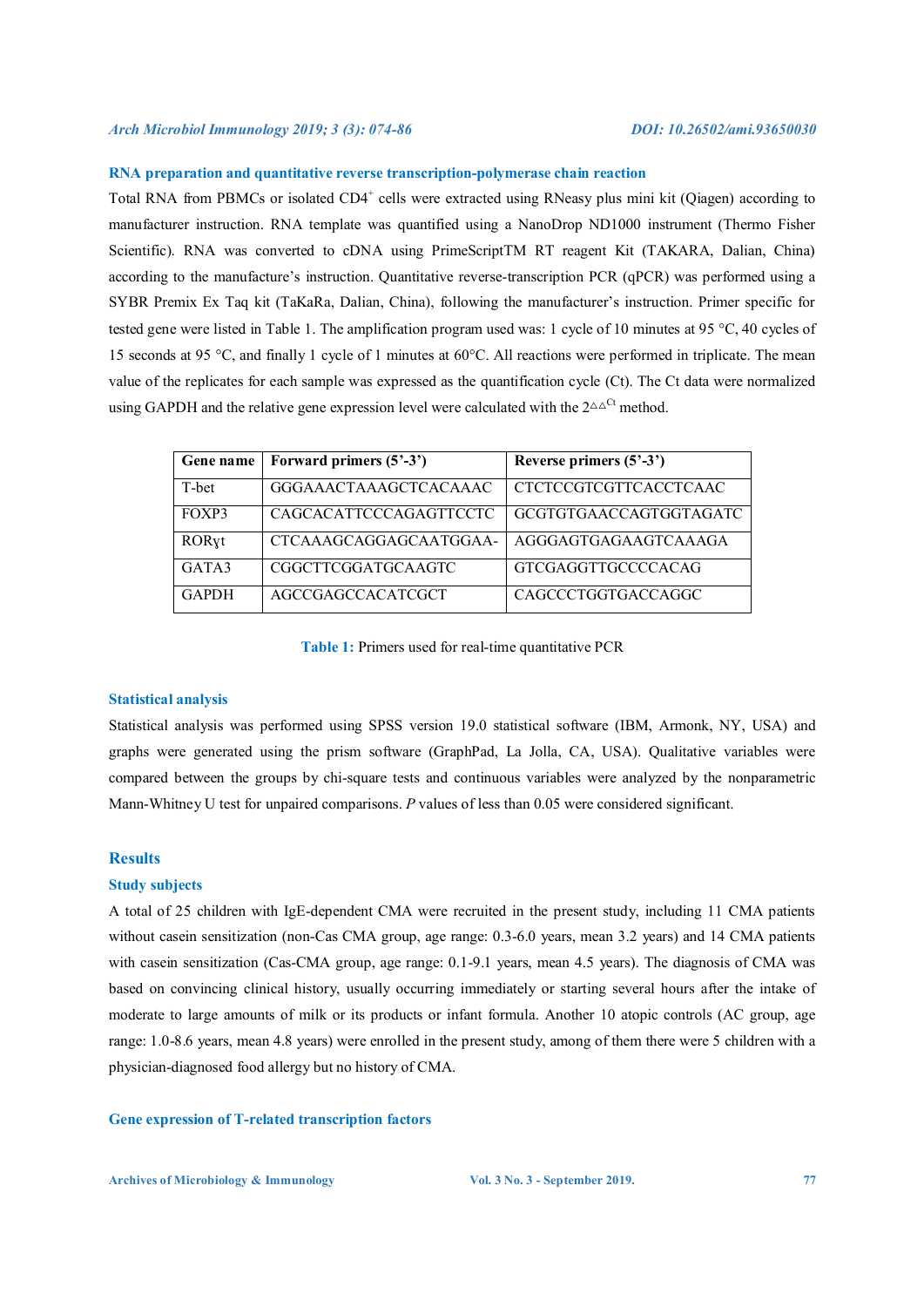Using quantitative real-time assay, expression level of genes encoding transcription factors of Th1(T-bet), Th2(GATA3), Th17(RORɣt) and Treg(Foxp3) subsets were compared among CMA children with casein sensitization (Cas-CMA), CMA children without casein sensitization (non-Cas CMA), and atopic controls (AC). Our results showed that there was a intra-group differences existing in GATA3 or Foxp3 expression respectively, showing that a higher level of GATA3 expression (11.53±2.00 vs 7.67±2.10, *P*<0.05) and a decreased level of Foxp3 (0.25±0.14 vs 0.35±0.14, *P*<0.05) were detected in casein-sensitized CMA patients in comparison with CMA patients without casein sensitization (Figure 1a). Next, in order to describe the changing trend of T-related transcription factor among different subgroups more precisely, we isolated the total CD4<sup>+</sup> cell population from peripheral blood and examine the expression profiles of T-related transcription factors. However, our results showed that the intra-group differences were only found in GATA3 expression (10.09±2.49 vs 7.16±1.97, *P*<0.05), and RORyt (2.24±0.42 vs 1.68±0.76, *P*<0.05), respectively. There is a slightly decreased level of FoxP3 expression  $(0.29\pm0.10 \text{ vs } 0.33\pm0.12, P>0.05)$  in CD4<sup>+</sup>T cells isolated from casein-sensitized CMA patients than those without it, this difference was not statistically significant (Figure 1b).

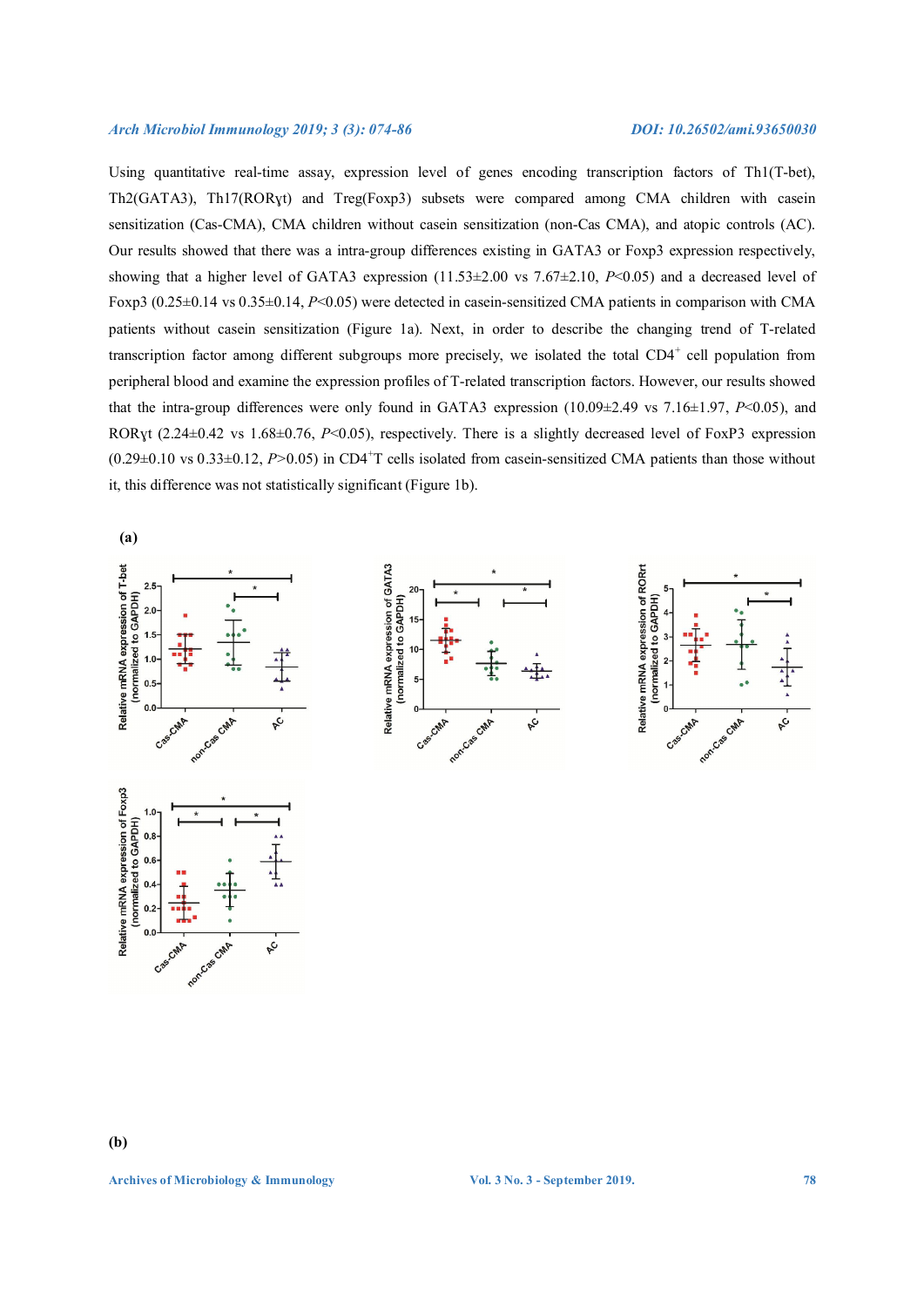

**Figure 1:** Analysis of T subpopulation related transcription factors expression among study subjects

### **Th1/Th2/Th17/Treg cytokines measurement**

T-cell subpopulation related cytokines in patient's serum were measured using a multiplex Luminex® detection system, enabling to detect subtle variations in a small-volume sample with a higher sensitivity. Our results showed that the average concentrations of Th1 cytokine (IL-12:13.3±3.3 pg/ml vs 11.0±2.3 pg/ml, *P*<0.05), Th2-related cytokines (IL-4:69.5±14.7pg/ml vs 56.5±11.2pg/ml, *P*<0.05; IL-13: 37.5±15.9pg/ml vs 33.6±10.2pg/ml, *P*<0.05), and Th17-related cytokines (IL-17: 28.6±12.3pg/ml vs 23.4±5.0pg/ml, *P*<0.05) were significantly increased in CMA patients than that in atopic controls. However, an obviously decreased expression of Treg-related cytokines were noted in CMA children than atopic control subjects (IL-10:4.0±2.6pg/ml vs 3.5±1.8 pg/ml, *P*<0.05; TGF-β: 3.6±1.3pg/ml vs 5.6±1.3pg/ml, *P*<0.05). Furthermore, through a intra-group comparison among CMA patients with or without casein sensitization, there showed an increase in IL-4 (74.1±16.5pg/ml vs 64.9±12.8 pg/ml, *P*<0.05) with a decrease in IL-10 (3.1±2.4 pg/ml vs 4.9±2.8 pg/ml, *P*<0.05) production in casein-sensitized CMA patient's plasma than those patients without casein sensitization (Figure 2).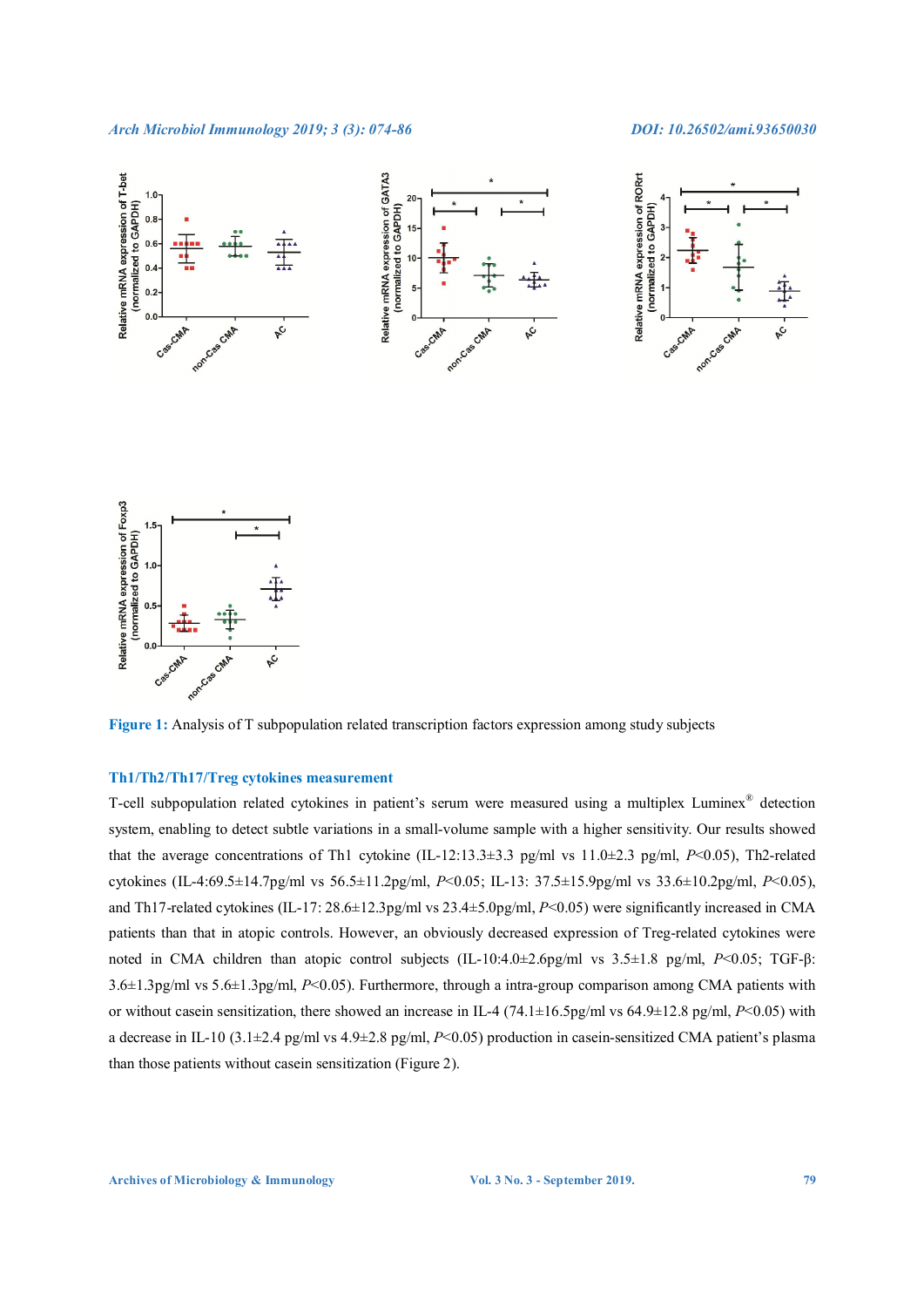

**Figure 2:** Comparison of circulating Th1/Th2/Th17/Treg related cytokine levels in peripheral blood among included subjects.

Cytokine levels of (a)Th1 (IL-12, IFN- $\gamma$ ), (b)Th2 (IL-4, IL-13), (c)Th17 (IL-17, IL-23) and (d)Treg (IL-10 and TGF-β) in peripheral blood from enrolled patient's blood were detected using a custom designed MILLIPLEX MAP kit (Millipore Corporation, Bilerica, MA, USA) and the Luminex xMAP 200 System (Luminex,Austin, Texas, USA). Each symbol represents individual samples and horizontal lines show the median values. *\*P* value <0.05 considered significant.

#### **T cells proliferation and cytokines release after in-vitro stimulation**

In order to explore the potential differences in cow's milk-specific T cell reactivity, PBMCs were isolated from study subjects and stimulated with a commercial cow's milk protein extract for 7 days in vitro. The proliferation status of cow milk-specific CD4<sup>+</sup> T-cell frequency was assayed by CFSE dilution, showing that a significantly higher proliferation rate of cow's milk-specific CD4<sup>+</sup>T cells in casein-sensitized CMA patients (30.0±5.8%) than that of non-Cas CMA group( $20.7\pm5.5\%$ ) and atopic controls( $7.7\pm1.9\%$ ) (Figure3a). In addition, upon in-vitro stimulation with cow's milk protein, although there were significant differences in Th2 (IL-4, IL-13), Th17 (IL-17, IL-23) and Treg (IL-10 and TGF-β) among these 3 subgroups, a intra-group comparison revealed that the variations in levels of IL-4 (4.1±13.6 vs 64.7±12.3 pg/ml, *P*<0.05), IL-13(48.7±10.3 vs 38.7±9.4 pg/ml, *P*<0.05) and IL-10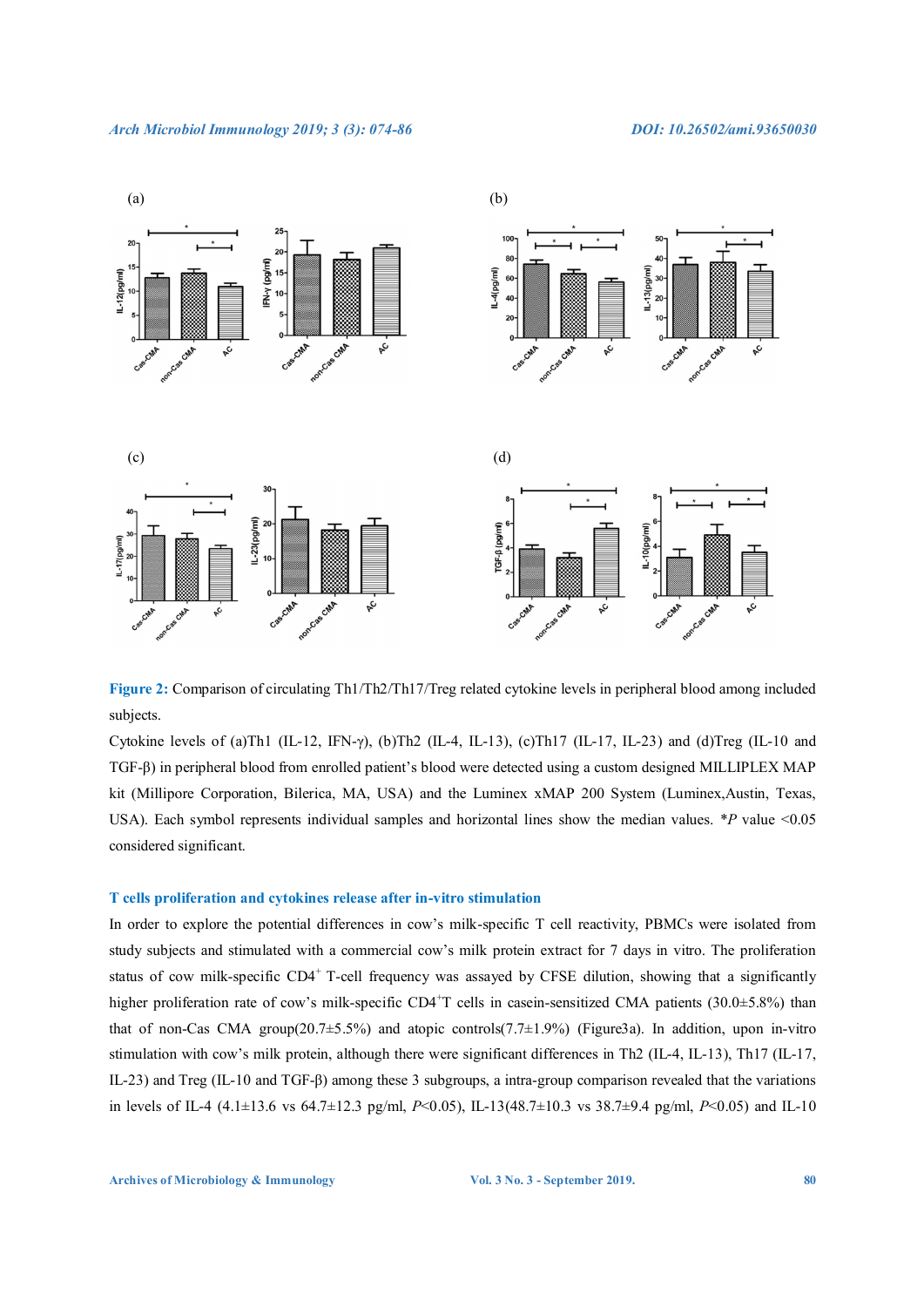(22.1±5.3 vs 26.8±4.8 pg/ml, *P*<0.05) between casein-sensitized CMA patients and those without casein sensitization remained statistically different (Figure 3b).



**Figure 3:** Analysis of T cell proliferating status and cytokines production among CMA patients with casein sensitization(Cas-CMA), CMA patients without casein sensitization(non-Cas CMA), and atopic controls(AC) in vitro stimulation with cow milk protein.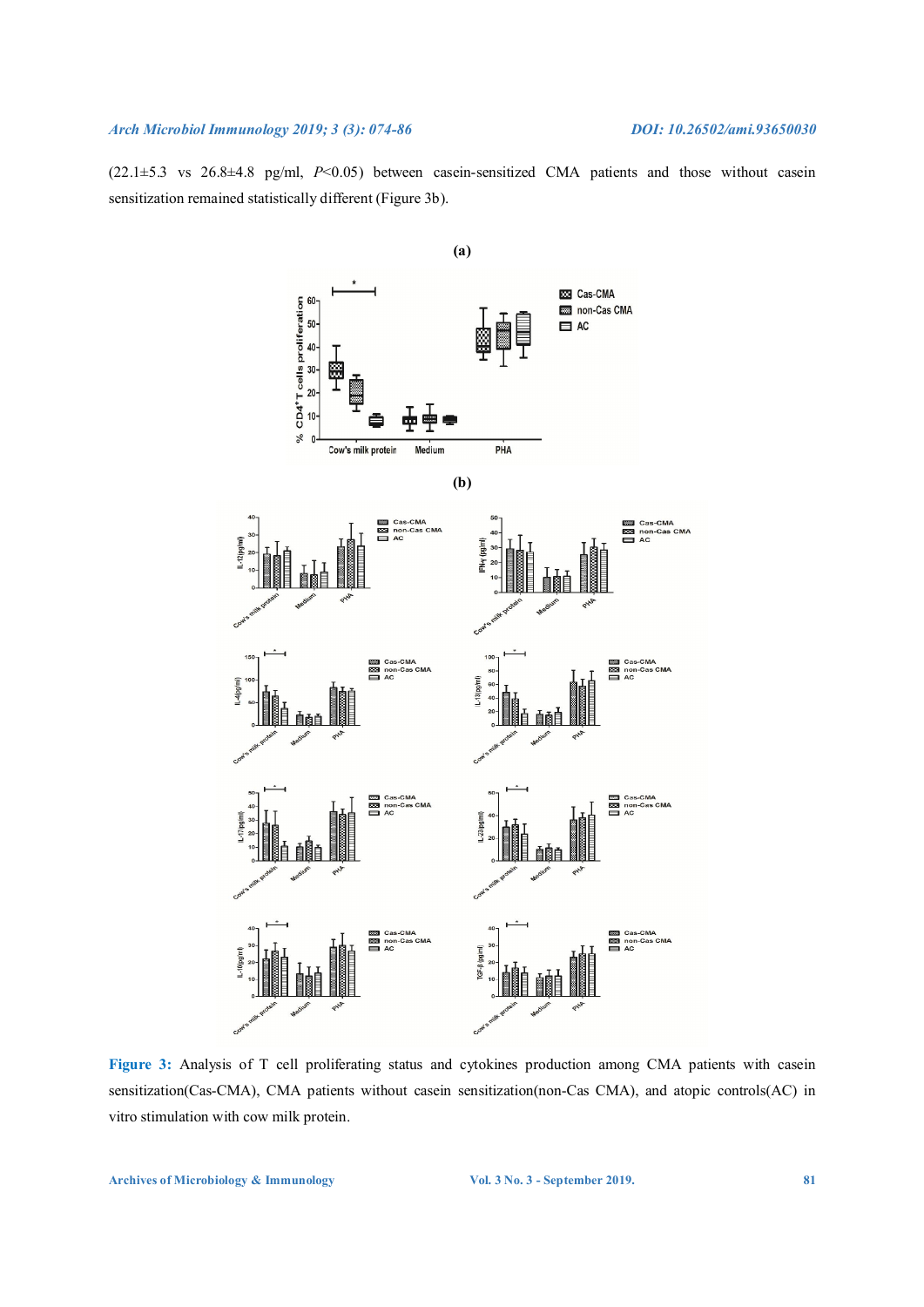**Note:** PBMCs were isolated from heparinized venous blood by density-gradient separation. PBMCs  $(2\times10^6)$ cells/mL) were cultured in vitro for 7 days at 37 °C in 5% CO2 with medium alone as negative controls, or 200 μg/mL mixture of purified alpha-, beta-, and kappa-caseins, or with 4 μg/mL phytohemagglutinin (PHA) as positive control.

**(a)** T cell proliferation rate were measured by a CFSE-based flow cytometry method.

**(b)** The release of T-related cytokines were determined by a custom designed MILLIPLEX MAP kit ( Millipore Corporation, Bilerica, MA, USA). *\*P* value <0.05 considered significant.

### **Discussion**

Cow's milk is the first source of antigens encountered in infancy. The overall prognosis of cow's milk allergy is favorable showing that the majority of infants with CMA could outgrow their allergy, however, there was still a small percentage of children retaining their persistent sensitivity to cow's milk into the second decade [16]. Casein is the most most abundant protein components in cow's milk, approximately accounting for 80% of total milk proteins. A cross-sectional observation study in Taiwanese population revealed that the frequency of sensitization to casein was found up to 40% of their study population [17], while were similar to those obtained form western studies [18,19]. Moreover, due to its heat stability and unique epitope structure casein protein is thought to be the most potently allergenic proteins in cow's milk, with an evidence showing that heating milk at 120 ℃ for 15 min did not get rid of the antigenicity of bovine casein absolutely [20]. In real-world clinical practice, children with a persistent high casein-specific IgE are prone to exhibit a more severe phenotype of CMA and a delay of intolerance to cow's milk [21]. Comparing with sIgE to whole cow's milk, monitoring the level of casein-sIgE can serve as a bio-marker to predict clinical reactivity to cow's milk with a higher sensitivity and specificity [22].

The aim of the present study was to compare the difference in T cells-mediated responses among CMA patients with or without casein sensitization. Our results showed that T cell isolated from casein-sensitized CMA patients polarized a Th2-type cytokines profiles, which featured by higher serum levels of IL-4 and IL-13 in comparison with those CMA patient without casein sensitization or atopic controls. Our results is also in line with prior studies demonstrated that casein-specific T cell clones derived from persistent CMA patients present a Th2-high signature with a higher release of IL-4 and IL-5, however, T cell responses isolated from non-allergic subjects polarized a Th1-type response [23]. Accordingly, our finding suggested that an altered T cell-mediated immunologic responses towards different protein components in cow's milk, especially for casein allergen component, might be one of the determinant factors of the outcome for cow's milk allergy.

Another Foxp3<sup>+</sup>regulatory T subsets (Tregs) with suppressive function were analyzed in this study. We firstly examined whether there were differences in expression level of Foxp3 among study subjects, a key transcription factor for Tregs differentiation. Our results showed that the expression levels of Foxp3 mRNA in peripheral blood mononuclear cells (PBMCs) from patients with cow's milk allergy were significantly decreased than that in atopic controls, moreover, the variation in Foxp3 gene expression in casein-sensitized CMA patients were also found statistically different from those CMA patients without casein sensitization. Although we observed a slightly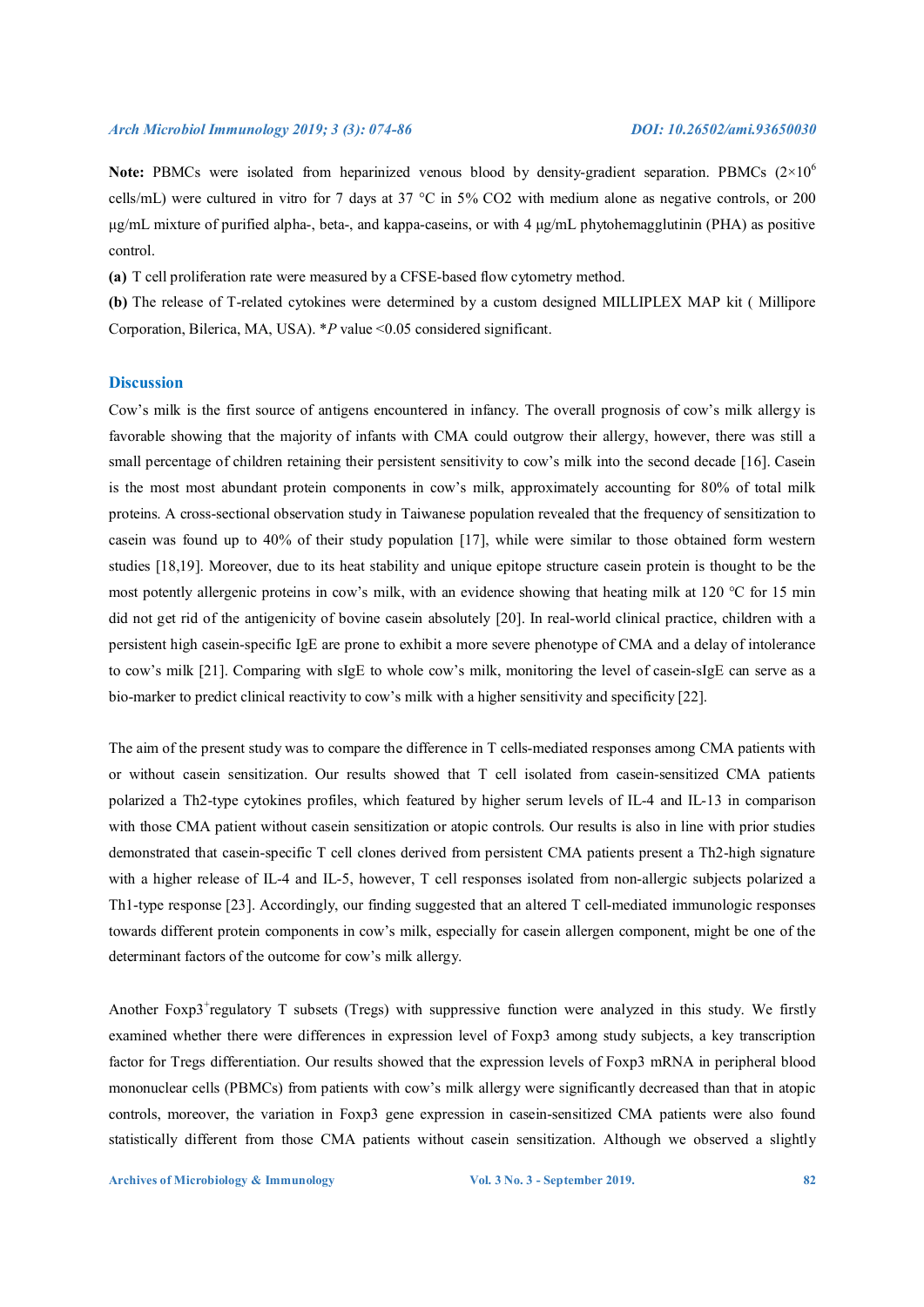decreased level of FoxP3 expression in CD4+T cells isolated from CMA patients with casein sensitization when comparing with those without casein sensitization, the intra-group difference between these 2 groups was not statistically significant. However, the opposite results were also obtained showing an increased number of CD4<sup>+</sup> Foxp3<sup>+</sup> Tregs was found in both cow's milk allergy group and cow's milk tolerant group after in-vitro stimulation with casein [24]. We assumed one possible reason for this discrepancy might be explained by the different clinical features of enrolled CMA subjects. Instead of basing on OFC as enrollment criteria in other previous studies, the diagnosis of CMA in present study was mainly based on the convincing clinical history after cow's milk consumption, the presentation of clinical symptom might include not only gastrointestinal symptoms, but also any of following urticaria, angioedema, wheezing, or a combination of above. Therefore, the differences in clinical characteristic of enrolled subjects might be one of possible reasons for the variations of Treg-mediated responses.

Next, the level of Treg-related cytokines in serum, such as IL-10 and TGF-β, were compared among different subgroups as well. Our data showed that when comparing with CMA patients without casein sensitization there was an obviously reduced serum level of IL-10 in casein-sensitized CMA patients. In addition, after in-vitro stimulation with commercial cow's milk protein mixture, a similar result was obtained showing that the level of IL-10 was statistically lower in CMA patients with casein sensitization than those without it. IL-10 is a potent antiinflammatory cytokine produced mainly by monocytes, lymphocytes and other cells, including macrophages, B cells, mast cells, and eosinophils [25]. IL-10 are thought to have played an important roles in maintaining intestinal homeostasis and oral tolerance induction, based on the mechanism of oral tolerance involves the deletion or anergy of T cells reactive with specific antigens associated with the expanding population of IL-10- producing regulatory T cells (Tr1) [26]. Moreover, there were much evidence reporting some single nucleotide polymorpshims (SNPs) located in IL-10 gene promoter were associated with the food allergy in Taiwanese or Japanese population, indicating that the potentially critical role of IL-10 in the pathogenesis of food allergy [27]. Moreover, Scott-Taylor et al. [28] reported that children with FA also had reduced numbers of IL-10-producing T cells in the circulation, moreover, the proportions of T cells of food sensitized patients spontaneously secreting IL-10 without antigen stimulation were lower than non-atopic controls, which was consistent with our present study.

In conclusion, the current study implicates a distinctive T cell mediated immune response among CMA patient with different sensitized component. However,inevitably, there are still some limitations in present study design. First, we should conduct standardized OFC as the enrollment criteria of CMA patients. Second, a longitudinal monitoring of casein-specific T cell response with growth status of CMA children should be further conducted, which could be helpful to provide more evidence to understand the molecular mechanism of casein-specific T cells during the CMA process.

#### **Acknowledgement**

This work was supported by a grant from Beijing Municipal Administration of Hospitals Incubating Program (No PX2018049).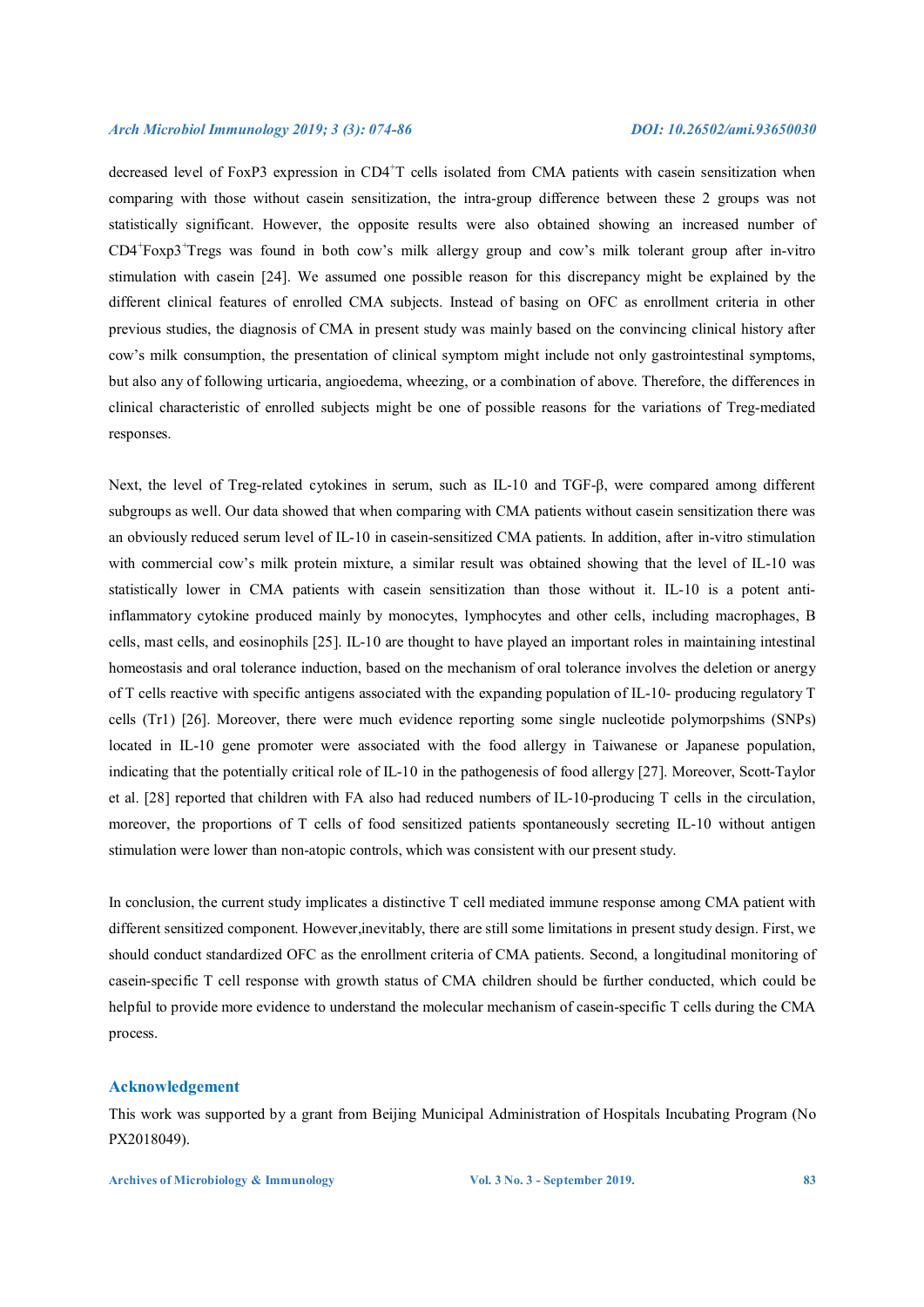#### **Conflict of Interest Statement**

We declare that we have no conflict of interest.

### **References**

- 1. Høst A, Halken S. A prospective study of cow milk allergy in Danish infants during the first 3 years of life. Clinical course in relation to clinical and immunological type of hypersensitivity reaction. Allergy 45 (1990): 587-596.
- 2. Bock SA. Prospective appraisal of complaints of adverse reactions to foods in children during the first 3 years of life. Pediatrics 79 (1987) :683-688.
- 3. Uncuoglu A, Cogurlu MT, Eser Simsek I, Ergul N, Baydemir C, Aydogan M. Predicting outgrowth of IgEmediated cow's milk allergy: Diagnostic tests in children under two years of age. Allergol Immunopathol 2019: S0301-S0546.
- 4. Schrander JJ, van den Bogart JP, Forget PP, Schrander-Stumpel CT, Kuijten RH, Kester AD. Cow's milk protein intolerance in infants under 1 year of age: a prospective epidemiological study. Eur J Pediatr 152 (1993): 640-644.
- 5. Boyce JA, Assa'ad A, BurksAW, et al. Guidelines for the diagnosis and management of food allergy in the United States: summary of the NIAID-sponsored expert panel report. J Allergy Clin Immunol 126 (2010): 1105-1118.
- 6. Santoro A, Andreozzi L, Ricci G, Mastrorilli C, Caffarelli C. Allergic reactions to cow's milk proteins in medications in childhood. Acta Biomed 90 (2019): 91-93.
- 7. Hide DW, Guyer BM. Cows milk intolerance in Isle of Wight infants. Br J Clin Pract 37 (1983): 285-287.
- 8. Fiocchi A, Dahdah L, Albarini M, Martelli A. Cow's milk allergy in children and adults. Chem Immunol Allergy 101 (2015): 114-123.
- 9. Dupont C, Bradatan E, Soulaines P, Nocerino R, Berni-Canani R.Tolerance and growth in children with cow's milk allergy fed a thickened extensively hydrolyzed casein-based formula. BMC Pediatr 16 (2016): 96.
- 10. Li J, Zhang J, Qiong C, She T, Bian Y, Lin S, Li H. Component resolved diagnostic study of cow's milk allergy in infants and young children in northern China. Int Immunopharmacol 61 (2018): 126-131.
- 11. Cuomo B, Indirli GC, Bianchi A, Arasi S, Caimmi D, Dondi A, La Grutta S, Panetta V, Verga MC, Calvani M. Specific IgE and skin prick tests to diagnose allergy to fresh and baked cow's milk according to age: a systematic review. Ital J Pediatr 43 (2017): 93.
- 12. Chatchatee P, Järvinen KM, Bardina L, Vila L, Beyer K, Sampson HA.Identification of IgE and IgG binding epitopes on beta- and kappa-casein in cow's milk allergic patients. Clin Exp Allergy 31 (2001): 1256-1262.
- 13. Matsumoto N, Okochi M, Matsushima M, Kato R, Takase T, Yoshida Y, Kawase M, Isobe K, Kawabe T, Honda H. Peptide array-based analysis of the specific IgE and IgG4 in cow's milk allergens and its use in allergy evaluation. Peptides 30 (2009): 1840-1847.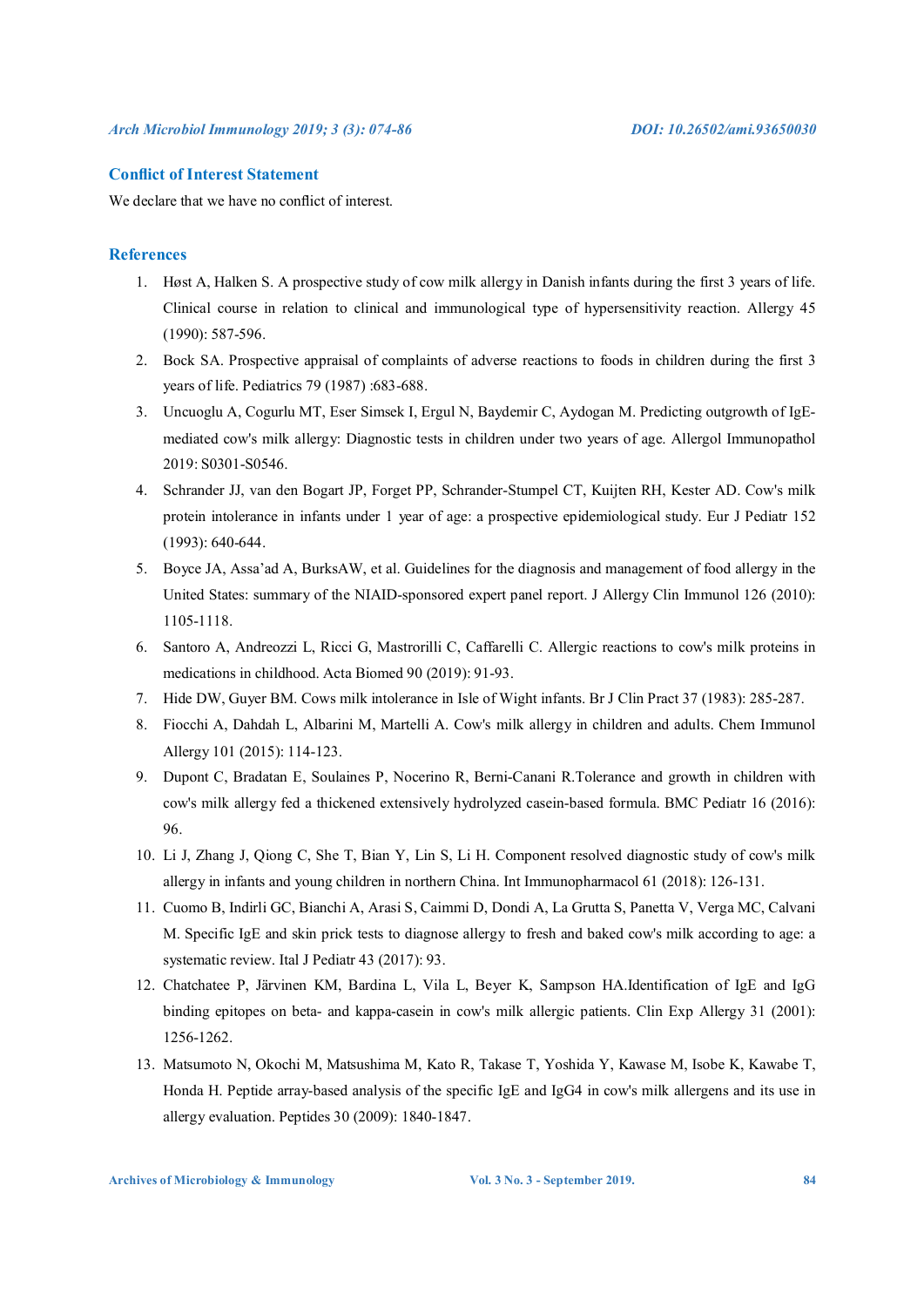- 14. Tiemessen MM, Van Ieperen-Van Dijk AG, Bruijnzeel-Koomen CA, Garssen J, Knol EF, Van Hoffen E. Cow's milk-specific T-cell reactivity of children with and without persistent cow's milk allergy: key role for IL-10. J Allergy Clin Immunol 113 (2004): 932-939.
- 15. Turcanu V, Maleki SJ, Lack G. Characterization of lymphocyte responses to peanuts in normal children, peanut-allergic children, and allergic children who acquired tolerance to peanuts. J Clin Invest 111 (2003): 1065-1072.
- 16. Chen FM, Lee JH, Yang YH, Lin YT, Wang LC, Yu HH, Chiang BL. Analysis of α-lactalbumin-, βlactoglobulin-, and casein-specific IgE among children with atopic diseases in a tertiary medical center in Northern Taiwan.J Microbiol Immunol Infect 47 (2014): 130-136.
- 17. Restani P, Ballabio C, Di Lorenzo C, Tripodi S, Fiocchi A. Molecular aspects of milk allergens and their role in clinical events. Anal Bioanal Chem 395 (2009): 47-56.
- 18. García-Ara MC, Boyano-Martínez MT, Díaz-Pena JM, Martín-Muñoz MF, Martín-Esteban M. Cow's milkspecific immunoglobulin E levels as predictors of clinical reactivity in the follow-up of the cow's milk allergy infants. Clin Exp Allergy 34 (2004): 866-870
- 19. Kuitunen M, Englund H, Remes S, Movérare R, Pelkonen A, Borres MP, Mäkelä MJ. High IgE levels to αlactalbumin, β-lactoglobulin and casein predict less successful cow's milk oral immunotherapy. Allergy 70 (2015): 955-962.
- 20. Fiocchi A, Restani P, Riva E, Mirri GP, Santini I, Bernardo L, Galli CL. Heat treatment modifies the allergenicity of beef and bovine serum albumin.Allergy 53 (1998): 798-7802
- 21. Babajimopoulos M, Mikolajcik EM. Influence of heat treatment on antigenicity of bovine serum albumin in milk and model systems. J Dairy Sci 61 (1978): 1380-1383.
- 22. Caubet JC, Nowak-Węgrzyn A, Moshier E, Godbold J, Wang J, Sampson HA. Utility of casein-specific IgE levels in predicting reactivity to baked milk. J Allergy Clin Immunol 131 (2013): 222-224.
- 23. Sommanus S, Kerddonfak S, Kamchaisatian W, Vilaiyuk S, Sasisakulporn C, Teawsomboonkit W, Benjaponpitak S. Cow's milk protein allergy: immunological response in children with cow's milk protein tolerance. Asian Pac J Allergy Immunol 32 (2014): 171-177.
- 24. Noh J, Noh G, Kim HS, Kim AR, Choi WS. Allergen-specific responses of CD19(+)CD5(+)Foxp3(+) regulatory B cells (Bregs) and CD4(+)Foxp3(+) regulatory T cell (Tregs) in immune tolerance of cow milk allergy of late eczematous reactions. Cell Immunol 274 (2012): 109-114.
- 25. Crittenden RG, Bennett LE. Cow's milk allergy: a complex disorder. J Am Coll Nutr 24 (2005): 582S-591S.
- 26. Yao Y, Vent-Schmidt J, McGeough MD, Wong M, Hoffman HM, Steiner TS, Levings MK. Tr1 Cells, but Not Foxp3+ Regulatory T Cells, Suppress NLRP3 Inflammasome Activation via an IL-10-Dependent Mechanism. J Immunol 195 (2015): 488-497.
- 27. Chen TK, Lee JH, Yu HH, Yang YH, Wang LC, Lin YT, Chiang BL. Association between human IL-10 gene polymorphisms and serum IL-10 level in patients with food allergy. J Formos Med Assoc 111 (2012): 686-692.